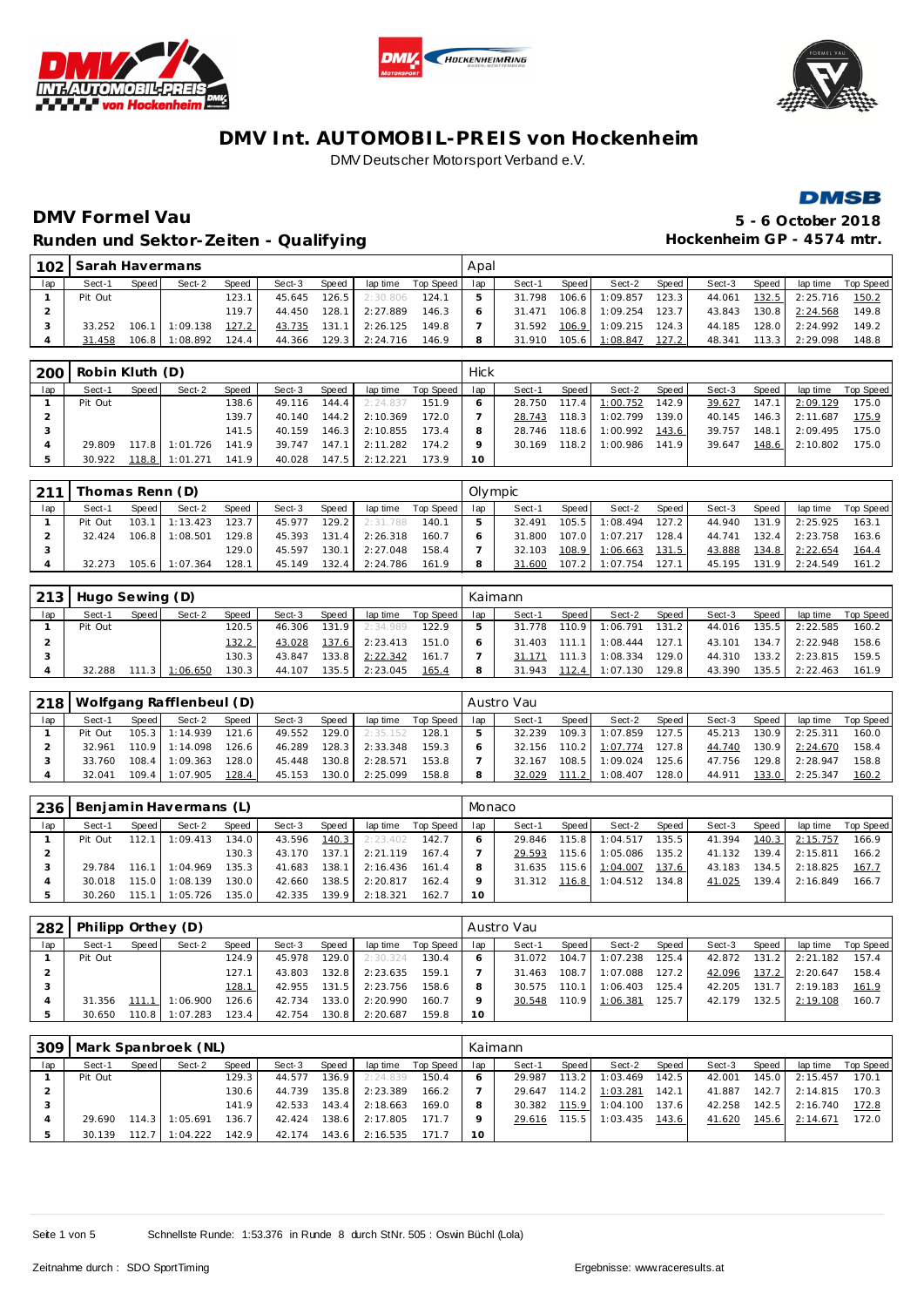







# **DMV Formel Vau 5 - 6 October 2018** Runden und Sektor-Zeiten - Qualifying **Matter and American Control Control Control** Hockenheim GP - 4574 mtr.

| 332 | Dieter Hofbeck (D) |       |          |              |        |       |          |           | Fuchs |        |       |          |        |        |       |          |           |
|-----|--------------------|-------|----------|--------------|--------|-------|----------|-----------|-------|--------|-------|----------|--------|--------|-------|----------|-----------|
| lap | Sect-1             | Speed | Sect-2   | <b>Speed</b> | Sect-3 | Speed | lap time | Top Speed | lap   | Sect-1 | Speed | Sect-2   | Speed  | Sect-3 | Speed | lap time | Top Speed |
|     | Pit Out            |       |          | 117.8        | 48.235 | 132.7 | 2:37.514 | 135.3     |       | 31.005 | 113.3 | 1:05.048 | 135.8  | 43.951 | 142.7 | 2:20.004 | 159.3     |
|     |                    |       |          | 133.3        | 44.062 | 139.7 | 2:24.122 | 169.8     |       | 31.062 | 111   | 1:04.603 | 138.61 | 44.266 | 136.9 | 2:19.931 | 171.2     |
|     |                    |       |          | 137.4        | 44.812 | 136.5 | 2:23.126 | 170.1     |       | 31.176 | 112.0 | 1:38.019 | 75.7   | Pit In |       | 3:28.01  | 96.9      |
|     | 30.797             | 110.2 | 1:04.495 | 138.8        | 44.371 | 139.5 | 2:19.663 | 172.8     | 8     |        |       |          |        |        |       |          |           |

| 334 | Ingolf Sieber (D) |       |          |                    |        |       |          |           | <b>Fuchs</b> |        |         |          |       |        |       |                |           |
|-----|-------------------|-------|----------|--------------------|--------|-------|----------|-----------|--------------|--------|---------|----------|-------|--------|-------|----------------|-----------|
| lap | Sect-1            | Speed | Sect-2   | Speed              | Sect-3 | Speed | lap time | Top Speed | lap          | Sect-1 | Speed I | Sect-2   | Speed | Sect-3 | Speed | lap time       | Top Speed |
|     | Pit Out           |       |          | 138.8 <sub>1</sub> | 43.578 | 143.6 | 2:23.822 | 146.5     |              | 30.599 | 124.3   | 1:04.900 | 140.3 | 43.492 |       | 144.2 2:18.991 | 175.0     |
|     |                   |       |          | 137.9              | 42.582 | 144.4 | 2:17.717 | 171.7     |              | 31.563 | 115.3   | 1:06.797 | 139.5 | 42.673 |       | 144.8 2:21.033 | 165.1     |
|     |                   |       |          | 142.5              | 42.894 | 144.4 | 2:16.132 | 171.4     |              | 30.144 | 119.5   | 1:02.941 | 139.9 | 43.983 |       | 144.6 2:17.068 | 175.6     |
|     | 29.440            | 125.0 | 1:02.184 | 142.7              | 42.166 | 145.0 | 2:13.790 | 172.0     |              | 29.786 | 124.9   | 1:03.262 | 140.8 | 42.302 |       | 145.0 2:15.350 | 180.9     |
|     | 29.506            | 123.4 | 1:02.789 | 141.4              | 42.903 | 140.6 | 2:15.198 | 175.6     | 10           |        |         |          |       |        |       |                |           |

| 340 | Heiko Engelke (D) |         |        |       |        |       |          |           | MotuL |        |       |        |         |        |       |          |           |
|-----|-------------------|---------|--------|-------|--------|-------|----------|-----------|-------|--------|-------|--------|---------|--------|-------|----------|-----------|
| lap | Sect-1            | Speed i | Sect-2 | Speed | Sect-3 | Speed | lap time | Top Speed | lap   | Sect-1 | Speed | Sect-2 | Speed I | Sect-3 | Speed | lap time | Top Speed |
|     |                   |         |        |       |        |       | 4:36.834 |           |       |        |       |        |         |        |       | 2:17.439 |           |
|     |                   |         |        |       |        |       | 2:17.086 |           |       |        |       |        |         |        |       | 2:15.576 |           |
|     |                   |         |        |       |        |       | 2:14.911 |           |       |        |       |        |         |        |       | 2:16.718 |           |

| 341 |         |       | Johann Wanger (L) |       |        |       |          |           | <b>LCR</b> |         |       |          |         |        |       |                |             |
|-----|---------|-------|-------------------|-------|--------|-------|----------|-----------|------------|---------|-------|----------|---------|--------|-------|----------------|-------------|
| lap | Sect-1  | Speed | Sect-2            | Speed | Sect-3 | Speed | lap time | Top Speed | lap        | Sect-1  | Speed | Sect-2   | Speed I | Sect-3 | Speed | lap time       | Top Speed I |
|     | Pit Out |       |                   | 131.2 | 45.415 | 129.8 | 2:36.571 | 117.3     |            | 29.849  | 116.9 | 1:02.745 | 138.3   | Pit In |       | 2:19.842       | 170.6       |
|     |         |       |                   | 133.0 | 42.208 | 135.0 | 2:17.564 | 166.4     |            | Pit Out | 113.9 | 1:03.208 | 138.1   | 41.462 |       | 138.3 5:36.386 | 168.2       |
|     |         |       |                   | 132.5 | 42.424 | 136.7 | 2:35.348 | 168.5     |            | 29.111  | 117.4 | 1:02.272 | 139.2   | 41.209 | 139.0 | 2:12.592       | 172.2       |
|     | 29.979  | 116.4 | 1:02.486          | 138.3 | 42.040 | 135.8 | 2:14.505 | 170.3     | 8          |         |       |          |         |        |       |                |             |

| 342 | Nick Ohlinger (D) |         |          |       |        |       |          |           |     | Kaimann |       |          |       |        |       |          |           |
|-----|-------------------|---------|----------|-------|--------|-------|----------|-----------|-----|---------|-------|----------|-------|--------|-------|----------|-----------|
| lap | Sect-1            | Speed   | Sect-2   | Speed | Sect-3 | Speed | lap time | Top Speed | lap | Sect-1  | Speed | Sect-2   | Speed | Sect-3 | Speed | lap time | Top Speed |
|     | Pit Out           | 107.1   | 1:10.184 | 129.3 | 52.313 | 139.0 | 2:33.191 | 147.5     |     | 29.397  | 118.8 | 1:02.512 | 139.5 | 42.341 | 145.0 | 2:14.250 | 178.2     |
|     | 33.474            | 116.5   | 1:03.598 | 137.9 | 42.623 | 145.4 | 2:19.695 | 180.9     |     | 28.984  | 117.6 | 1:02.748 | 141.2 | 42.292 | 144.8 | 2:14.024 | 174.2     |
|     | 29.920            | 118.4   | 1:03.381 | 139.0 | 42.197 | 144.8 | 2:15.498 | 180.0     |     | 29.157  | 119.1 | 1:02.298 | 143.2 | 42.432 | 145.0 | 2:13.887 | 172.2     |
|     | 29.387            | 120.8   | 1:02.757 | 138.3 | 43.368 | 144.6 | 2:15.512 | 177.9     |     | 29.621  | 117.0 | 1:04.259 | 139.9 | 44.186 | 144.4 | 2:18.066 | 180.6     |
|     | 29.091            | 118.4 l | 1:02.300 | 140.1 | 43.106 | 143.8 | 2:14.497 | 180.6     | 10  |         |       |          |       |        |       |          |           |

| 356 | Rüdiger Müller (D) |       |          |        |        |         |          |           | <b>ROC</b> |        |         |          |       |        |       |                  |           |
|-----|--------------------|-------|----------|--------|--------|---------|----------|-----------|------------|--------|---------|----------|-------|--------|-------|------------------|-----------|
| lap | Sect-1             | Speed | Sect-2   | Speed  | Sect-3 | Speed   | lap time | Top Speed | lap        | Sect-1 | Speed I | Sect-2   | Speed | Sect-3 | Speed | lap time         | Top Speed |
|     | Pit Out            |       |          | 115.3  | 46.844 | 131.4   | 2:36.312 | 129.0     |            | 30.268 | 112.9   | 1:04.739 | 133.5 | 43.461 | 136.9 | 2:18.468         | 165.4     |
|     |                    |       |          | 131.4  | 43.520 | 137.2   | 2:23.075 | 154.9     |            | 30.734 | 112.5   | 1:04.868 | 133.7 | 43.091 |       | $141.5$ 2:18.693 | 163.1     |
|     |                    |       |          | 134.21 | 43.457 | 139.2 I | 2:23.500 | 159.3     |            | 30.429 | 114.6   | 1:05.147 | 135.3 | 42.187 |       | 140.4 2:17.763   | 156.1     |
|     | 31.054             | 11191 | 1:05.051 | 134.7  | 42.862 | 137.4   | 2:18.967 | 160.5     |            | 31.773 | 114.3   | 1:04.225 | 137.6 | 41.690 | 142.1 | 2:17.688         | 162.9     |

| 401 |         |         | Joachim Ohlinger (D) |       |        |       |          |           |     | RSM Tasco |        |          |       |        |       |          |           |
|-----|---------|---------|----------------------|-------|--------|-------|----------|-----------|-----|-----------|--------|----------|-------|--------|-------|----------|-----------|
| lap | Sect-1  | Speed I | Sect-2               | Speed | Sect-3 | Speed | lap time | Top Speed | lap | Sect-1    | Speed  | Sect-2   | Speed | Sect-3 | Speed | lap time | Top Speed |
|     | Pit Out |         |                      | 140.4 | 45.277 | 153.8 | 2:26.826 | 150.0     |     | 28.246    | 126.0  | 59.711   | 150.8 | 40.889 | 150.8 | 2:08.846 | 200.4     |
|     |         |         |                      | 148.6 | 42.206 | 152.1 | 2:15.576 | 179.7     |     | 30.467    | 115.5  | 1:03.344 | 149.4 | 41.092 | 154.9 | 2:14.903 | 178.2     |
|     |         |         |                      | 148.6 | 41.942 | 149.6 | 2:15.057 | 189.5     |     | 29.912    | 120.91 | 59.723   | 149.0 | 41.756 | 147.9 | 2:11.391 | 204.2     |
|     | 32.453  | 120.4   | 1:03.174             | 143.2 | 42.094 | 148.6 | 2:17.721 | 197.8     |     | 30.365    | 124.0  | 1:00.630 | 147.3 | 40.360 | 142.9 | 2:11.355 | 197.4     |
|     | 30.627  | 122.6 l | 1:00.246             | 149.6 | 43.129 | 152.3 | 2:14.002 | 201.5     | 10  |           |        |          |       |        |       |          |           |

| 402 |         |       | Leonhard Sommer (D) |              |        |       |          |           |     | RSM Tasco |         |                |       |        |       |           |           |
|-----|---------|-------|---------------------|--------------|--------|-------|----------|-----------|-----|-----------|---------|----------------|-------|--------|-------|-----------|-----------|
| lap | Sect-1  | Speed | Sect-2              | <b>Speed</b> | Sect-3 | Speed | lap time | Top Speed | lan | Sect-1    | Speed I | Sect-2         | Speed | Sect-3 | Speed | lap time  | Top Speed |
|     | Pit Out | 110.0 | 1:06.518            | 145.0        | 46.223 | 139.9 | 2:21.906 | 153.6     |     | 30.295    |         | 124.6 1:02.515 | 146.7 | 41.910 | 156.5 | 2:14.720  | 191.5     |
|     | 33.502  |       | $120.7$ 1:01.754    | 149.4        | 41.913 | 154.7 | 2:17.169 | 1912      |     | 30.052    | 122.9   | 59.678         | 153.6 | 41.288 | 156.7 | 2:11.018  | 197.8     |
|     | 29.329  | 119.1 | 1:01.116            | 151.5        | 41.622 | 154.7 | 2:12.067 | 186.9     |     | 28.845    | 122.2   | 59.980         | 152.8 | Pit In |       | 2: 21.168 | 189.8     |

|     | 407   Volker Zielaskowski (D) |         |                         |       |              |       |                       |                    | Lola |        |       |                             |       |  |                                |       |
|-----|-------------------------------|---------|-------------------------|-------|--------------|-------|-----------------------|--------------------|------|--------|-------|-----------------------------|-------|--|--------------------------------|-------|
| lap | Sect-1                        | Speed I | Sect-2                  | Speed | Sect-3       | Speed |                       | lap time Top Speed | lap  | Sect-1 | Speed | Sect-2                      | Speed |  | Sect-3 Speed laptime Top Speed |       |
|     | Pit Out                       |         |                         | 123.1 | 46.078       | 137.6 | 2:24.773              | 158.4              |      | 29.723 |       | 122.3 1:01.051              | 137.8 |  | 41.863 139.5 2:12.637          | 184.3 |
|     |                               |         |                         | 141.9 | 43.325 145.6 |       | 2:18.399              | 181.8              |      |        |       | 30.003 119.2 1:03.218 137.4 |       |  | 42.038  150.4  2:15.259        | 182.7 |
|     |                               |         |                         | 141.2 | 42.037 142.5 |       | 2:16.189              | 182.1              |      | 29.982 |       | 123.0 1:01.276 140.3        |       |  | 42.368 145.6 2:13.626          | 186.2 |
|     |                               |         | 30.143  124.0  1:03.671 | 137.4 |              |       | 42.226 151.9 2:16.040 | 183.7              | 9    |        |       | 30.155 120.7 1:01.499 140.4 |       |  | 42.239  141.2  2:13.893  184.9 |       |

Seite 2 von 5 Schnellste Runde: 1:53.376 in Runde 8 durch StNr. 505 : Oswin Büchl (Lola)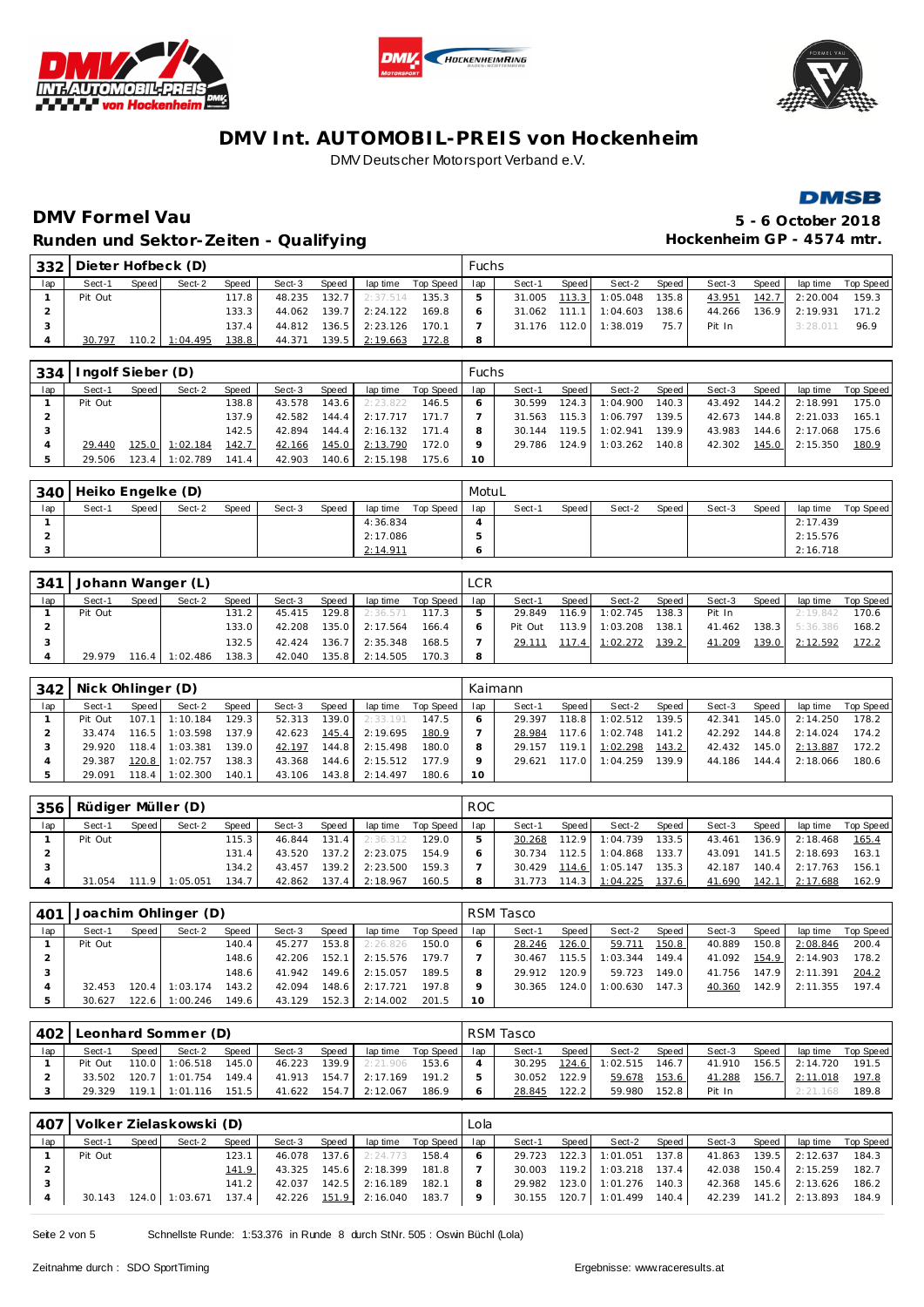





#### **DMSB**

**DMV Formel Vau 5 - 6 October 2018**  $\blacksquare$  $\mathbb{R}^n$ 

**Runden und Sektor-Zeiten - Qualifying** 29.604 126.6 1:01.030 139.4 41.728 147.3 2:12.362 187.2 **10**

|     |         |       | 414 Siegfried Fischer (D) |       |        |       |          |             | Lola |        |       |                |       |        |       |          |                    |
|-----|---------|-------|---------------------------|-------|--------|-------|----------|-------------|------|--------|-------|----------------|-------|--------|-------|----------|--------------------|
| lap | Sect-1  | Speed | Sect-2                    | Speed | Sect-3 | Speed | lap time | Top Speed I | lap  | Sect-1 | Speed | Sect-2         | Speed | Sect-3 | Speed |          | lap time Top Speed |
|     | Pit Out | 90.7  | 1:22.317                  | 106.2 | 52.647 | 127.5 | 2:49.853 | 132.7       |      | 33.638 |       | 108.2 1:12.018 | 123.7 | 47.969 | 133.5 | 2:33.625 | 156.7              |
|     | 35.145  |       | 102.0 1:14.247            | 123.6 | 48.186 | 133.3 | 2:37.578 | 149.4       |      | 33.956 |       | 106.5 1:12.921 | 121.1 | Pit In |       | 2:43.252 | 161.4              |

| 427 |         |       | [homas Cramer (D) |        |        |       |          |           |         | ATS-Lola |       |        |       |        |       |                |           |
|-----|---------|-------|-------------------|--------|--------|-------|----------|-----------|---------|----------|-------|--------|-------|--------|-------|----------------|-----------|
| lap | Sect-1  | Speed | Sect-2            | Speed  | Sect-3 | Speed | lap time | Top Speed | lap     | Sect-1   | Speed | Sect-2 | Speed | Sect-3 | Speed | lap time       | Top Speed |
|     | Pit Out |       |                   | 147.31 | 43.957 | 157.4 | 2:26.268 | 124.9     |         | 28.059   | 131.9 | 58.679 | 153.2 | 39.509 | 163.4 | 2:06.247       | 202.2     |
|     |         |       |                   | 155.4  | 39.550 | 165.1 | 2:07.041 | 199.3     |         | 27.838   | 130.6 | 57.139 | 157.7 | 38.838 |       | 165.6 2:03.815 | 200.7     |
|     |         |       |                   | 155.6  | 40.577 | 162.9 | 2:07.434 | 198.9     | 8       | 27.559   | 130.3 | 57.231 | 158.4 | 38.831 | 161.4 | 2:03.621       | 201.9     |
|     | 30.312  | 126.2 | 59.304            | 154.3  | 39.738 | 162.7 | 2:09.354 | 199.6     | $\circ$ | 27.342   | 132.8 | 56.786 | 159.1 | 38.367 | 165.6 | 2:02.495       | 203.4     |
|     | 27.934  | 132.4 | 57.051            | 159.5  | 40.924 | 160.5 | 2:05.909 | 202.2     | 10      |          |       |        |       |        |       |                |           |

| 429 |         |       | Marco Wittkuhn (D) |              |        |       |          |           |     | Kaimann |                    |          |        |        |       |          |           |
|-----|---------|-------|--------------------|--------------|--------|-------|----------|-----------|-----|---------|--------------------|----------|--------|--------|-------|----------|-----------|
| lap | Sect-1  | Speed | Sect-2             | <b>Speed</b> | Sect-3 | Speed | lap time | Top Speed | lap | Sect-1  | Speed              | Sect-2   | Speed, | Sect-3 | Speed | lap time | Top Speed |
|     | Pit Out |       |                    | 119.5        | 46.608 | 141.7 | 3:37.444 | 168.8     |     | 31.443  | 118.2              | 1:06.200 | 138.3  | 44.396 | 139.5 | 2:22.039 | 162.2     |
|     |         |       |                    | 134.2        | 45.123 | 141.5 | 2:25.054 | 161.2     |     | 31.499  | 115.9              | 1:06.781 | 133.5  | 44.731 | 138.8 | 2:23.011 | 159.1     |
|     | 32.335  | 115.8 | :07.689            | 134.3        | 45.670 | 138.1 | 2:25.694 | 160.2     |     | 31.922  | 113.7 <sub>1</sub> | 1:07.015 | 130.1  | 43.934 | 140.4 | 2:22.871 | 169.8     |
|     | 31.587  | 118.0 | :06.286            | 135.0        | 44.560 | 140.8 | 2:22.433 | 165.9     |     | 31.346  | 17.8               | 1:06.558 | 136.4  | 43.112 | 141.4 | 2:21.016 | 161.7     |

| 501 |         |       | Winfried Kornmeyer (D) |       |        |       |          |           | March |        |       |          |       |        |       |          |           |
|-----|---------|-------|------------------------|-------|--------|-------|----------|-----------|-------|--------|-------|----------|-------|--------|-------|----------|-----------|
| lap | Sect-1  | Speed | Sect-2                 | Speed | Sect-3 | Speed | lap time | Top Speed | lap   | Sect-1 | Speed | Sect-2   | Speed | Sect-3 | Speed | lap time | Top Speed |
|     | Pit Out | 95.7  | : 13.203               | 141.4 | 44.711 | 160.5 | 2:33.224 | 157.0     |       | 27.449 | 124.3 | 1:01.041 | 155.4 | 39.909 | 160.7 | 2:08.399 | 198.5     |
|     | 28.891  | 118.7 | 59.879                 | 154.3 | 40.109 | 163.1 | 2:08.879 | 200.7     |       | 28.101 | 124.4 | 58.622   | 155.8 | 39.350 | 164.4 | 2:06.073 | 202.6     |
|     | 30.118  | 121.8 | :01.146                | 157.0 | 39.912 | 161.4 | 2:11.176 | 198.9     |       | 27.614 | 117.6 | 1:01.159 | 149.6 | 41.923 | 157.4 | 2:10.696 | 196.0     |
|     | 27.540  | 121.6 | 59.736                 | 151.7 | 39.297 | 154.5 | 2:06.573 | 201.9     | 8     | 27.668 | 120.4 | 57.802   | 159.3 | 39.152 | 167.7 | 2:04.622 | 205.7     |

| 503 | Max Kohler (CH) |       |        |              |        |         |          |           | RALT |         |       |          |       |        |       |          |           |
|-----|-----------------|-------|--------|--------------|--------|---------|----------|-----------|------|---------|-------|----------|-------|--------|-------|----------|-----------|
| lap | Sect-1          | Speed | Sect-2 | <b>Speed</b> | Sect-3 | Speed   | lap time | Top Speed | lap  | Sect-1  | Speed | Sect-2   | Speed | Sect-3 | Speed | lap time | Top Speed |
|     | Pit Out         |       |        | 163.1        | 36.478 | 169.8   | 2:03.355 | 198.5     |      | 26.040  | 137.8 | 55.917   | 163.4 | 36.839 | 173.1 | 1:58.796 | 213.9     |
|     |                 |       |        | 134.8        | 39.115 | 169.8 l | 2:02.796 | 208.9     |      | 25.667  | 124.3 | 55.174   | 162.2 | Pit In |       | 2:08.920 | 211.8     |
|     |                 |       |        | 164.4        | 37.351 | 170.1 l | 1:58.121 | 210.1     |      | Pit Out | 125.0 | 1:01.406 | 165.1 | 36.321 | 172.0 | 4:11.180 | 164.4     |
|     |                 |       |        | 162.7        | 39.509 | 169.3   | 2:01.897 | 210.1     |      | 25.423  | 141.7 | 54.891   | 163.4 | Pit In |       | 2:13.023 | 215.1     |

| 505 | Oswin Büchl (D) |       |         |       |        |                    |          |           | Lola |        |       |        |       |        |       |                  |           |
|-----|-----------------|-------|---------|-------|--------|--------------------|----------|-----------|------|--------|-------|--------|-------|--------|-------|------------------|-----------|
| lap | Sect-1          | Speed | Sect-2  | Speed | Sect-3 | Speed              | lap time | Top Speed | lap  | Sect-1 | Speed | Sect-2 | Speed | Sect-3 | Speed | lap time         | Top Speed |
|     | Pit Out         | 125.4 | 57.334  | 166.7 | 37.768 | 177.9              | 2:03.172 | 205.7     |      | 25.548 | 135.3 | 53.508 | 173.1 | 36.499 | 175.0 | 1:55.555         | 217.7     |
|     | 26.714          | 136.0 | 53.570  | 169.0 | 36.172 | 174.8              | 1:56.456 | 214.3     |      | 25.785 | 131.9 | 52.116 | 172.8 | 35.826 | 174.5 | 1:53.727         | 219.5     |
|     | 25.890          | 133.7 | 54.937  | 167.7 | 36.864 | 170.6              | 1:57.691 | 215.6     |      | 24.884 | 138.6 | 52.871 | 173.6 | 35.621 |       | 176.2 1:53.376   | 218.6     |
|     | 27.406          | 131.7 | :09.896 | 99.9  | 47.507 | 172.0              | 2:24.809 | 167.7     |      | 25.801 | 144.8 | 52.469 | 170.6 | 35.874 |       | $176.5$ 1:54.144 | 223.6     |
|     | 25.612          | 131.9 | 52.777  | 72.5  | 35.468 | 174.2 <sub>1</sub> | 1:53.857 | 215.1     |      | 26.361 | 140.1 | 52.099 | 171.4 | 35.966 |       | 175.3 1:54.426   | 219.1     |

| 511 | Wolfgang Götz (D) |         |                |              |        |       |          |             | Vee Max |        |       |          |                    |                |       |          |           |
|-----|-------------------|---------|----------------|--------------|--------|-------|----------|-------------|---------|--------|-------|----------|--------------------|----------------|-------|----------|-----------|
| lap | Sect-1            | Speed I | Sect-2         | <b>Speed</b> | Sect-3 | Speed | lap time | Top Speed I | lap     | Sect-1 | Speed | Sect-2   | Speed              | Sect-3         | Speed | lap time | Top Speed |
|     | 59.543            |         | 107.7 1:10.754 | 146.5        | 46.332 | 161.4 | 2:56.629 | 136.9       |         | 29.523 | 130.6 | 57.700   | 163.6              | 41.053         | 129.2 | 2:08.276 | 201.5     |
|     | 28.333            |         | 129.2 1:01.594 | 159.1        | 41.652 | 163.9 | 2:11.579 | 187.8       |         | 33.306 | 108.5 | 1:11.770 | 125.6 <sub>1</sub> | 54.649 27000.0 |       | 2:39.725 | 176.2     |

| 515 | Rüdiger Mager (D) |       |        |       |        |       |           |           |     | ASS-Lola |       |        |       |        |       |          |           |
|-----|-------------------|-------|--------|-------|--------|-------|-----------|-----------|-----|----------|-------|--------|-------|--------|-------|----------|-----------|
| lap | Sect-1            | Speed | Sect-2 | Speed | Sect-3 | Speed | lap time  | Top Speed | lap | Sect-1   | Speed | Sect-2 | Speed | Sect-3 | Speed | lap time | Top Speed |
|     | Pit Out           |       |        | 149.0 | 45.924 | 165.6 | 2: 23.234 | 169.8     |     | 26.123   | 135.7 | 54.065 | 167.4 | 40.104 | 171.4 | 2:00.292 | 213.4     |
|     |                   |       |        | 158.6 | 38.643 | 172.8 | 2:05.403  | 211.4     |     | 26.256   | 133.5 | 53.851 | 165.1 | 36.952 | 176.5 | 1:57.059 | 212.2     |
|     |                   |       |        | 164.4 | 39.059 | 169.8 | 2:02.189  | 212.6     | 8   | 26.008   | 134.7 | 54.286 | 166.4 | 37.545 | 176.8 | 1:57.839 | 213.0     |
|     | 26.781            | 133.5 | 54.987 | 162.9 | 38.277 | 175.0 | 2:00.045  | 210.9     | Q   | 26.001   | 133.0 | 54.356 | 166.7 | 37.039 | 177.0 | 1:57.396 | 212.2     |
|     | 26.929            | 131.7 | 55.036 | 164.9 | 38.242 | 175.3 | 2:00.207  | 210.5     | 10  | 25.861   | 137.2 | 57.302 | 159.5 | 38.056 | 168.0 | 2:01.219 | 216.4     |
|     |                   |       |        |       |        |       |           |           |     |          |       |        |       |        |       |          |           |

| 604 | Andreas Mundt (D) |       |        |              |        |       |             |           | خcarab |         |       |        |       |        |       |          |           |
|-----|-------------------|-------|--------|--------------|--------|-------|-------------|-----------|--------|---------|-------|--------|-------|--------|-------|----------|-----------|
| lap | Sect-1            | Speed | Sect-2 | Speed        | Sect-3 | Speed | lap time    | Top Speed | lap    | Sect-1  | Speed | Sect-2 | Speed | Sect-3 | Speed | lap time | Top Speed |
|     | Pit Out           |       | Pit In | <u>122.7</u> | Pit In |       | : 54<br>730 | 135.5     |        | Pit Out |       | Pit In | 109.9 | Pit In |       | . 37     | 162.      |

Seite 3 von 5 Schnellste Runde: 1:53.376 in Runde 8 durch StNr. 505 : Oswin Büchl (Lola)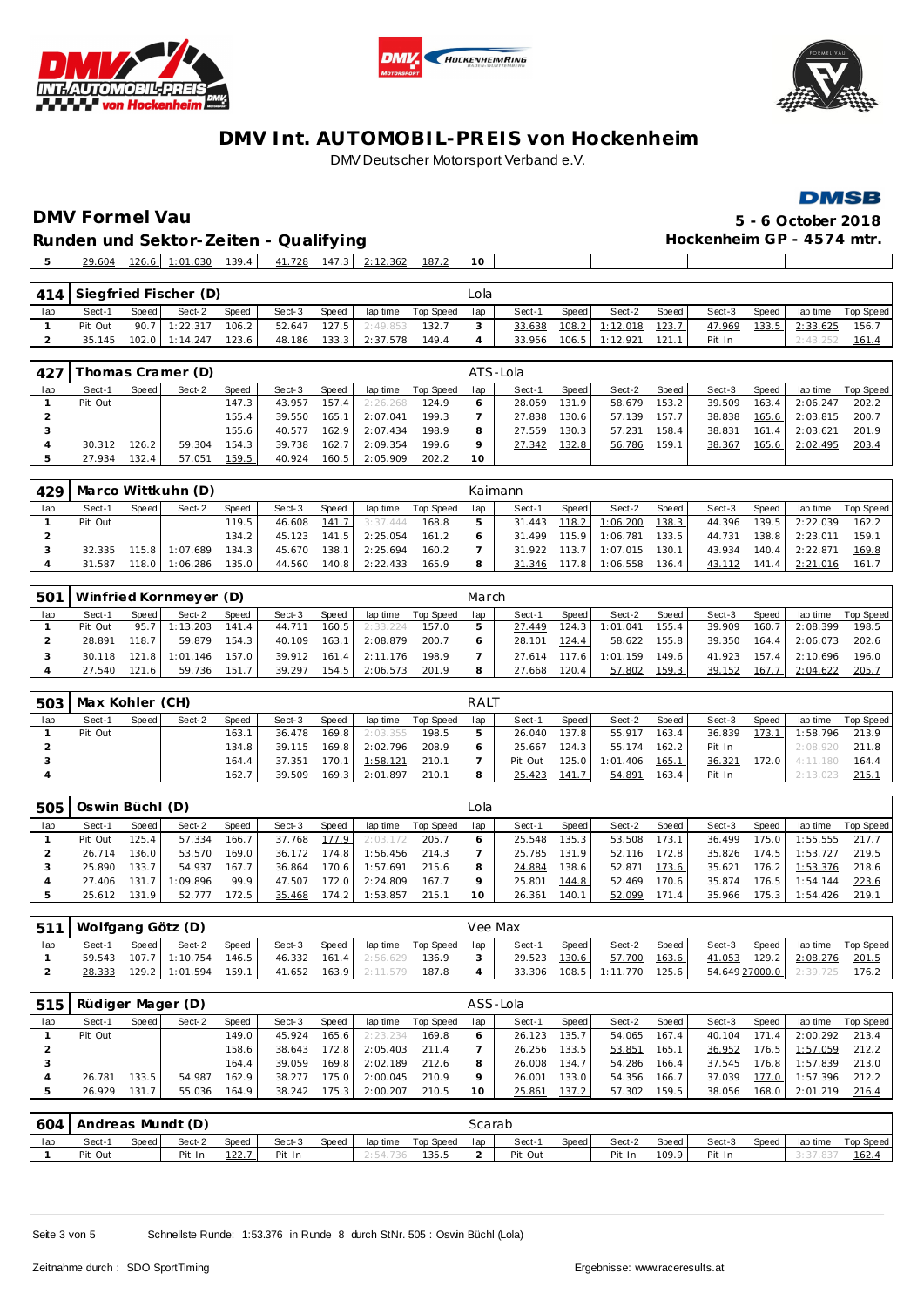







## **DMV Formel Vau 5 - 6 October 2018** Runden und Sektor-Zeiten - Qualifying **Matter and American Control Control Control** Hockenheim GP - 4574 mtr.

| 702 | Joe Welzel (D) |                        |          |       |        |       |          |           | <b>DRM</b> |        |       |        |       |        |       |          |           |
|-----|----------------|------------------------|----------|-------|--------|-------|----------|-----------|------------|--------|-------|--------|-------|--------|-------|----------|-----------|
| lap | Sect-1         | Speed                  | Sect-2   | Speed | Sect-3 | Speed | lap time | Top Speed | lap        | Sect-1 | Speed | Sect-2 | Speed | Sect-3 | Speed | lap time | Top Speed |
|     | Pit Out        | $113.2$ $\blacksquare$ | 1:07.482 | 137.4 | 40.463 | 151.3 | 2:17.827 | 146.3     |            | 28.332 | 122.9 | 58.801 | 148.8 | 39.109 | 154.1 | 2:06.242 | 185.9     |
|     | 28.361         | 123.6                  | 59.573   | 149.6 | 38.704 | 153.8 | 2:06.638 | 183.1     |            | 27.919 | 120.8 | 58.506 | 149.6 | 37.431 | 155.6 | 2:03.856 | 184.0     |
|     | 28.768         | 122.0                  | 59.824   | 151.3 | 40.393 | 150.2 | 2:08.985 | 184.9     | 8          | 27.476 | 123.0 | 58.652 | 148.1 | 37.426 | 154.7 | 2:03.554 | 190.1     |
|     | 29.087         | 120.4                  | 1:01.147 | 149.8 | 37.626 | 154.5 | 2:07.860 | 186.2     | o          | 27.446 | 124.0 | 58.367 | 150.6 | 38.207 | 150.8 | 2:04.020 | 186.5     |
|     | 27.461         | 124.4                  | 58.940   | 150.2 | 39.006 | 153.2 | 2:05.407 | 188.2     | 10         |        |       |        |       |        |       |          |           |

| 703 | Tom Eder (D) |       |          |       |        |       |          |           | Tatuus |        |       |          |       |        |       |          |           |
|-----|--------------|-------|----------|-------|--------|-------|----------|-----------|--------|--------|-------|----------|-------|--------|-------|----------|-----------|
| lap | Sect-1       | Speed | Sect-2   | Speed | Sect-3 | Speed | lap time | Top Speed | lap    | Sect-1 | Speed | Sect-2   | Speed | Sect-3 | Speed | lap time | Top Speed |
|     | Pit Out      | 116.9 | 1:06.678 | 142.7 | 43.838 | 151.3 | 2:18.465 | 159.8     |        | 28.659 | 122.6 | 1:00.449 | 149.2 | 40.405 | 153.2 | 2:09.513 | 189.1     |
|     | 30.403       | 118.6 | 1:00.251 | 151.0 | 42.029 | 151.5 | 2:12.683 | 185.9     |        | 28.635 | 119.6 | 1:00.813 | 146.9 | 40.066 | 153.2 | 2:09.514 | 185.6     |
|     | 31.280       | 117.1 | 1:00.866 | 150.6 | 40.778 | 156.7 | 2:12.924 | 186.2     | 8      | 28.746 | 120.8 | 59.220   | 151.9 | 40.886 | 153.8 | 2:08.852 | 185.9     |
|     | 30.575       | 114.3 | 1:04.273 | 145.4 | 42.017 | 155.8 | 2:16.865 | 184.3     |        | 29.183 | 123.0 | 59.831   | 151.5 | 39.840 | 155.4 | 2:08.854 | 187.8     |
|     | 29.164       | 120.3 | 59.693   | 148.8 | 40.226 | 153.6 | 2:09.083 | 185.6     | 10     |        |       |          |       |        |       |          |           |

|     | 704 Blue Mr. (D) |       |        |       |        |       |          |           | Scarab |        |         |          |         |        |       |          |           |
|-----|------------------|-------|--------|-------|--------|-------|----------|-----------|--------|--------|---------|----------|---------|--------|-------|----------|-----------|
| lap | Sect-1           | Speed | Sect-2 | Speed | Sect-3 | Speed | lap time | Top Speed | lap    | Sect-1 | Speed I | Sect-2   | Speed   | Sect-3 | Speed | lap time | Top Speed |
|     | Pit Out          |       |        | 135.0 | 46.066 | 148.4 | 2:24.362 | 147.      |        |        |         |          | 146.7   | 42.560 | 152.3 | 2:18.452 | 171.2     |
|     |                  |       |        | 144.8 | 42.272 | 154.1 | 2:17.520 | 185.2     |        | 30.652 | 119.6   | 1:02.506 | 144.O I | 43.456 | 153.0 | 2:16.614 | 178.8     |

| 720 | Stefan Wind (D) |       |        |       |        |       |          |           | <b>DRM</b>   |        |       |        |       |        |       |          |           |
|-----|-----------------|-------|--------|-------|--------|-------|----------|-----------|--------------|--------|-------|--------|-------|--------|-------|----------|-----------|
| lap | Sect-1          | Speed | Sect-2 | Speed | Sect-3 | Speed | lap time | Top Speed | lap          | Sect-1 | Speed | Sect-2 | Speed | Sect-3 | Speed | lap time | Top Speed |
|     | Pit Out         |       |        | 135.0 | 44.900 | 147.1 | 2:24.776 | 138.3     | <sup>6</sup> |        |       |        | 143.6 | 40.805 | 148.1 | 2:11.760 | 182.4     |
|     |                 |       |        | 140.4 | 41.884 | 145.2 | 2:13.839 | 181.8     |              |        |       |        | 140.8 | 40.887 | 149.0 | 2:11.951 | 181.5     |
|     |                 |       |        | 141.4 | 41.437 | 147.7 | 2:13.759 | 180.6     | 8            |        |       |        | 143.2 | 41.250 | 150.0 | 2:12.666 | 184.9     |
|     |                 |       |        | 142.9 | 41.752 | 145.7 | 2:14.711 | 180.3     | $\circ$      |        |       |        | 142.3 | 40.868 | 148.6 | 2:10.870 | 183.7     |
|     |                 |       |        | 141.4 | 41.641 | 146.7 | 2:14.776 | 182.7     | 10           |        |       |        |       |        |       |          |           |

| 722 |        |       | Stephane Lechine (D) |       |        |       |          |           | <b>DRM</b> |         |         |          |       |        |       |          |           |
|-----|--------|-------|----------------------|-------|--------|-------|----------|-----------|------------|---------|---------|----------|-------|--------|-------|----------|-----------|
| lap | Sect-1 | Speed | Sect-2               | Speed | Sect-3 | Speed | lap time | Top Speed | lap        | Sect-1  | Speed I | Sect-2   | Speed | Sect-3 | Speed | lap time | Top Speed |
|     | 57.220 | 115.9 | : 04.327             | 149.4 | 39.262 | 156.1 | 2:40.809 | 162.9     |            | 27.964  | 119.7   | 1:00.348 | 150.0 | Pit In |       | 2:16.043 | 184.0     |
|     | 29.863 | 124.1 | 59.248               | 153.4 | 41.007 | 150.0 | 2:10.118 | 185.2     |            | Pit Out | 123.1   | 1:11.308 | 153.6 | 39.123 | 153.2 | 4:37.278 | 183.7     |
|     | 29.320 | 124.6 | 58.394               | 155.4 | 37.634 | 156.5 | 2:05.348 | 186.9     |            | 28.382  | 125.3   | 59.737   | 150.0 | 38.558 | 153.8 | 2:06.677 | 187.5     |
|     | 26.798 | 126.5 | : 09.491             | 145.0 | 38.114 | 158.8 | 2:14.403 | 186.5     |            | 27.894  | 123.9   | 58.824   | 154.1 | 38.099 | 161.0 | 2:04.817 | 186.2     |

|     | 750   Peter Kirchner (D) |       |                  |       |        |       |           |           | Merlin |         |       |          |       |        |       |          |           |
|-----|--------------------------|-------|------------------|-------|--------|-------|-----------|-----------|--------|---------|-------|----------|-------|--------|-------|----------|-----------|
| lap | Sect-1                   | Speed | Sect-2           | Speed | Sect-3 | Speed | lap time  | Top Speed | lap    | Sect-1  | Speed | Sect-2   | Speed | Sect-3 | Speed | lap time | Top Speed |
|     | Pit Out                  |       | $92.8$ 1:08.812  | 126.2 | 45.011 | 138.3 | 2: 27.757 | 146.3     |        | Pit Out | 121.5 | 1:03.538 | 145.7 | 40.077 | 146.3 | 5:53.961 | 184.9     |
|     | 30.002                   |       | $107.0$ 1:06.498 | 130.3 | 41.241 | 135.8 | 2:17.741  | 164.6     |        | 30.321  | 123.7 | 1:01.027 | 147.1 | 39.862 | 148.6 | 2:11.210 | 189.      |
|     | 31.436                   |       | $103.5$ 1:05.040 | 135.8 | 40.477 | 137.6 | 2:16.953  | 161.7     |        | 30.586  | 113.0 | 1:10.635 | 141.0 | 39.637 | 142.9 | 2:20.858 | 93.8      |
|     | 29.558                   |       | $111.8$ 1:04.684 | 141.9 | Pit In |       | 2:24.790  | 164.1     |        |         |       |          |       |        |       |          |           |

| 781 |         |       | Bernd Bretschneider (D) |       |        |       |          |           |     | Merlin-BR |                    |          |        |        |       |          |           |
|-----|---------|-------|-------------------------|-------|--------|-------|----------|-----------|-----|-----------|--------------------|----------|--------|--------|-------|----------|-----------|
| lap | Sect-1  | Speed | Sect-2                  | Speed | Sect-3 | Speed | lap time | Top Speed | lap | Sect-1    | Speed              | Sect-2   | Speed  | Sect-3 | Speed | lap time | Top Speed |
|     | Pit Out |       |                         | 144.8 | 45.041 | 151.3 | 2:26.747 | 133.8     |     | 29.845    | 122.3              | 1:04.505 | 139.9  | 43.759 | 154.9 | 2:18.109 | 156.7     |
|     |         |       |                         | 149.2 | 41.063 | 156.5 | 2:12.172 | 183.1     |     | 29.104    | 125.1              | 1:01.220 | 151.0  | 40.927 | 155.2 | 2:11.251 | 176.8     |
|     |         |       |                         | 151.0 | 41.389 | 156.3 | 2:12.509 | 169.5     |     | 29.216    | 113.4              | 1:02.043 | 135.51 | 44.677 | 151.9 | 2:15.936 | 174.8     |
|     | 29.868  |       | 126.6 1:00.631          | 150.8 | 40.290 | 156.7 | 2:10.789 | 180.0     |     | 28.886    | 125.3 <sub>1</sub> | 1:01.860 | 149.4  | 40.489 | 155.6 | 2:11.235 | 177.6     |
|     | 28.826  | 126.9 | 1:00.953                | 145.7 | 42.873 | 157.0 | 2:12.652 | 175.9     | 10  |           |                    |          |        |        |       |          |           |

| 786 | Klaus Dober (D) |       |          |        |        |         |          |           | <b>DRM</b> |        |       |          |       |        |       |          |           |
|-----|-----------------|-------|----------|--------|--------|---------|----------|-----------|------------|--------|-------|----------|-------|--------|-------|----------|-----------|
| lap | Sect-1          | Speed | Sect-2   | Speed  | Sect-3 | Speed   | lap time | Top Speed | lap        | Sect-1 | Speed | Sect-2   | Speed | Sect-3 | Speed | lap time | Top Speed |
|     | Pit Out         | 108.4 | :08.788  | 137.9  | 47.055 | 145.O I | 2:27.029 | 165.9     |            | 28.673 | 117.9 | 1:00.678 | 146.1 | 40.990 | 153.2 | 2:10.341 | 192.2     |
|     | 29.931          | 120.9 | 1:00.604 | 146.7  | 41.249 | 149.6   | 2:11.784 | 186.9     |            | 29.595 | 121.2 | 1:00.782 | 149.4 | 41.486 | 150.0 | 2:11.863 | 185.6     |
|     | 30.134          | 118.9 | 1:01.675 | 151.5  | 41.962 | 152.1   | 2:13.771 | 185.2     |            | 30.062 | 117.5 | 59.683   | 145.2 | 42.894 | 150.0 | 2:12.639 | 188.5     |
|     | 32.580          | 119.7 | 1:03.984 | 144.61 | 41.749 | 152.5   | 2:18.313 | 188.2     |            | 29.329 | 118.9 | 1:01.470 | 149.2 | 40.759 | 150.6 | 2:11.558 | 188.8     |
|     | 30.259          | 115.0 | : 00.868 | 146.5  | 40.974 | 153.6   | 2:12.101 | 188.2     | 10         |        |       |          |       |        |       |          |           |

| 799 | Lara-Luisa Link (D) |       |        |       |        |       |                                | GAC |        |       |                             |       |                                |                          |  |
|-----|---------------------|-------|--------|-------|--------|-------|--------------------------------|-----|--------|-------|-----------------------------|-------|--------------------------------|--------------------------|--|
| lap | Sect-1              | Speed | Sect-2 | Speed | Sect-3 | Speed | laptime Top Speed   lap        |     | Sect-1 | Speed | Sect-2                      | Speed | Sect-3                         | Speed lap time Top Speed |  |
|     | Pit Out             |       |        | 132.2 |        |       | 44.980 140.6 2:29.992 112.9    |     |        |       | 29.332 122.3 1:01.211 142.7 |       | 41.692  147.7  2:12.235  180.3 |                          |  |
|     |                     |       |        | 137.4 |        |       | 42.401  143.4  2:16.567  175.3 |     |        |       | 30.938 116.9 1:02.531 141.0 |       | 40.826  148.1  2:14.295  177.3 |                          |  |

Seite 4 von 5 Schnellste Runde: 1:53.376 in Runde 8 durch StNr. 505 : Oswin Büchl (Lola)